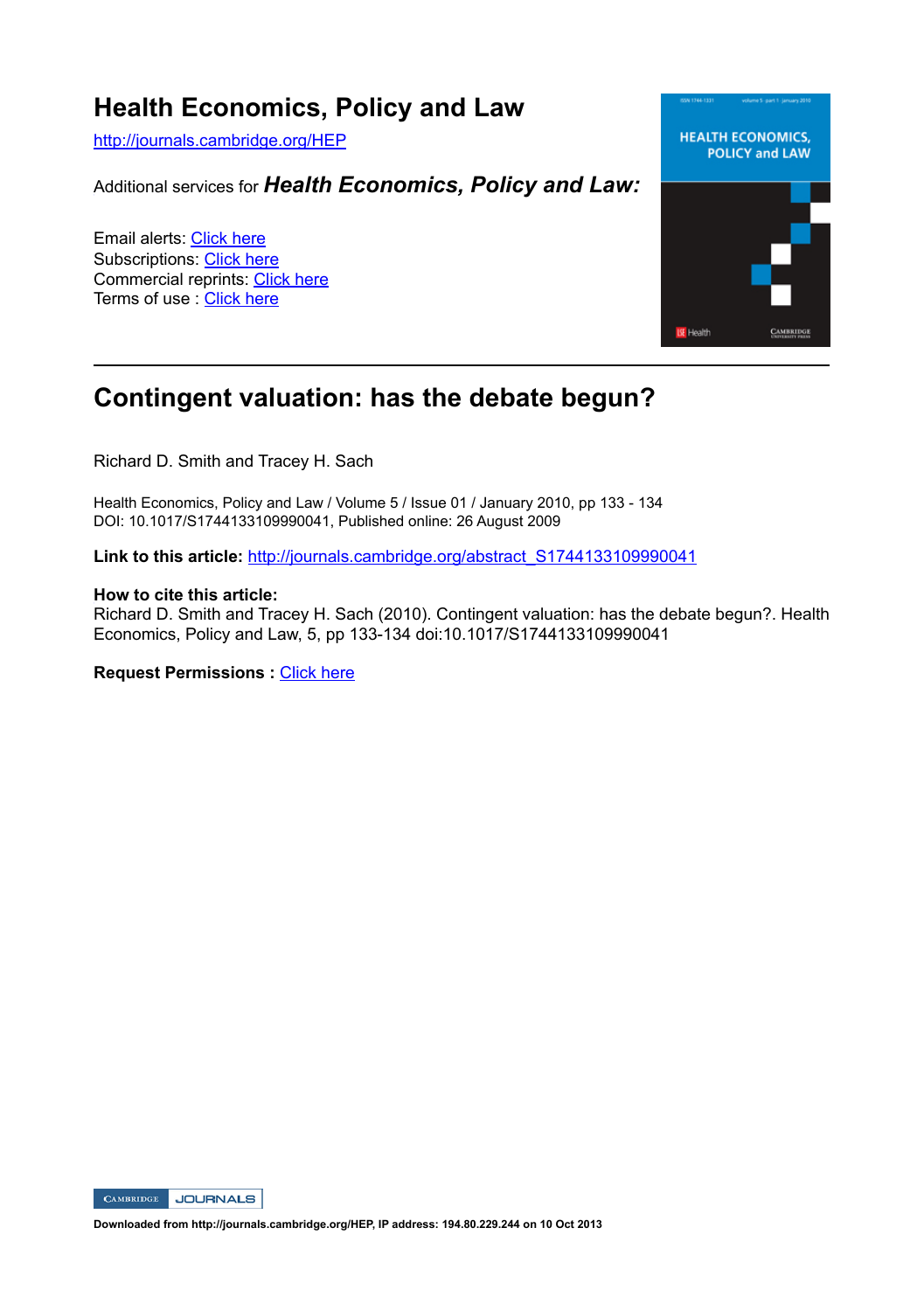### Response

## Contingent valuation: has the debate begun?

RICHARD D. SMITH\*

Health Policy Unit, Department of Public Health and Policy, London School of Hygiene and Tropical Medicine, London, UK

TRACEY H. SACH

School of Chemical Sciences and Pharmacy and Health Economics Group, University of East Anglia, Norwich, UK

As the purpose of our paper was to open up debate on the direction of travel of contingent valuation (CV) research, we obviously welcome the contributions of Professor Adler and Baker et al. However, although Professor Adler seems willing to join us on the boat and help determine which course to steer, it appears that Baker et al. would prefer to hijack it! Our response therefore naturally concerns the comments by Baker et al.

Although we could no doubt have been clearer in places, we are surprised at the suggestion that we had 'settled on some rather alarming solutions' or reached any decisions to 'abandon' CV, since an open debate concerning 'whether there is a role for CV in health economics, and also how it might reach its desired potential' cannot be started in this manner. Within the context of wishing to engage in such a debate, we would therefore like to reflect on two substantive points made by Baker *et al.* 

First, the nature of the literature used as evidence. We drew upon a number of systematic literature reviews that we have been involved in, all of which are widely available and report their methodology, which focus on empirical CV surveys over a 20-year period. The references provided by Baker et al., largely covering Donaldson's body of work with various colleagues, have a methodological focus. We agree that such work has had little impact on the conduct of empirical CV work not undertaken, as Baker et al. state, by an 'expert'. The issue is the degree to which one should count studies conducted by 'experts' and those not (notwithstanding the need to define an 'expert' of course). If this 'non-expert' research is where the growth is taking place, then this raises some important questions: How to judge an 'expert'? Who should be conducting/publishing such research and whether there is a need for training and/or expert manuals such as those in the environmental literature? This adds a new dimension to the debate which we would welcome discussion

<sup>\*</sup>Correspondence to: Richard D. Smith, Health Policy Unit, Department of Public Health and Policy, London School of Hygiene and Tropical Medicine, Keppel Street, London WC1E 7HT, UK. Email: Richard.Smith@lshtm.ac.uk